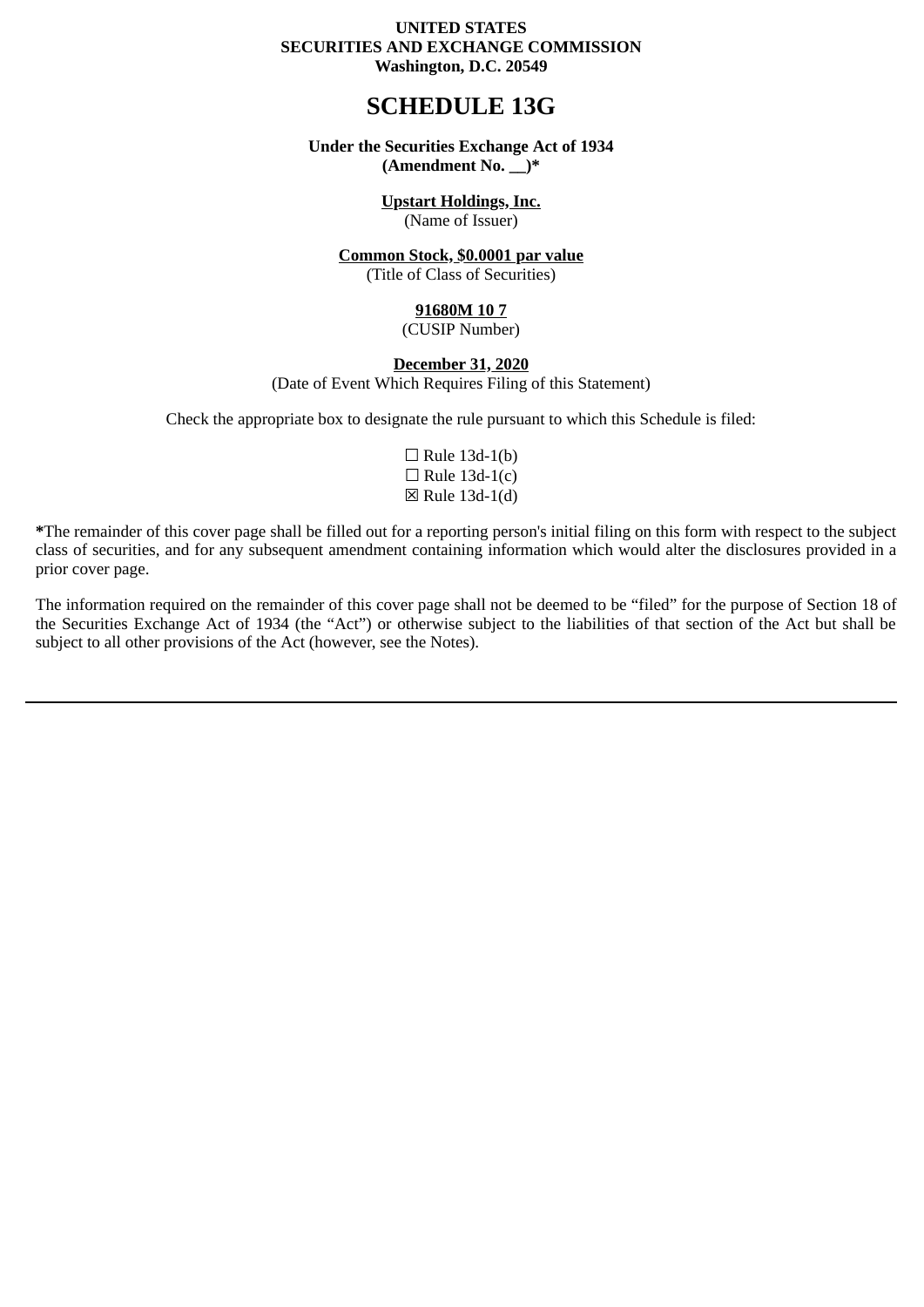| CUSIP No. 91680M 107                                                                                                                           |                                                                                    |   |                                          | 13G | Page 2 of 8 Pages |  |  |  |
|------------------------------------------------------------------------------------------------------------------------------------------------|------------------------------------------------------------------------------------|---|------------------------------------------|-----|-------------------|--|--|--|
|                                                                                                                                                | NAME OF REPORTING PERSON<br>Third Point LLC                                        |   |                                          |     |                   |  |  |  |
| $\overline{2}$                                                                                                                                 | CHECK THE APPROPRIATE BOX IF A MEMBER OF A GROUP*<br>(a) $\Box$<br>$(b)$ $\square$ |   |                                          |     |                   |  |  |  |
| 3                                                                                                                                              | <b>SEC USE ONLY</b>                                                                |   |                                          |     |                   |  |  |  |
| $\overline{\mathbf{4}}$                                                                                                                        | CITIZENSHIP OR PLACE OF ORGANIZATION<br>Delaware                                   |   |                                          |     |                   |  |  |  |
| <b>NUMBER OF</b><br><b>SHARES</b><br><b>BENEFICIALLY</b><br><b>OWNED BY</b><br><b>EACH</b><br><b>REPORTING</b><br><b>PERSON</b><br><b>WITH</b> |                                                                                    | 5 | <b>SOLE VOTING POWER</b><br>$\mathbf{0}$ |     |                   |  |  |  |
|                                                                                                                                                |                                                                                    | 6 | <b>SHARED VOTING POWER</b><br>13,381,222 |     |                   |  |  |  |
|                                                                                                                                                |                                                                                    | 7 | SOLE DISPOSITIVE POWER<br>0              |     |                   |  |  |  |
|                                                                                                                                                |                                                                                    | 8 | SHARED DISPOSITIVE POWER<br>13,381,222   |     |                   |  |  |  |
| 9                                                                                                                                              | AGGREGATE AMOUNT BENEFICIALLY OWNED BY EACH REPORTING PERSON<br>13,381,222         |   |                                          |     |                   |  |  |  |
| 10                                                                                                                                             | CHECK BOX IF THE AGGREGATE AMOUNT IN ROW (9) EXCLUDES CERTAIN SHARES*<br>N/A       |   |                                          |     |                   |  |  |  |
| 11                                                                                                                                             | PERCENT OF CLASS REPRESENTED BY AMOUNT IN ROW 9<br>18.4%                           |   |                                          |     |                   |  |  |  |
| 12                                                                                                                                             | TYPE OF REPORTING PERSON<br>00                                                     |   |                                          |     |                   |  |  |  |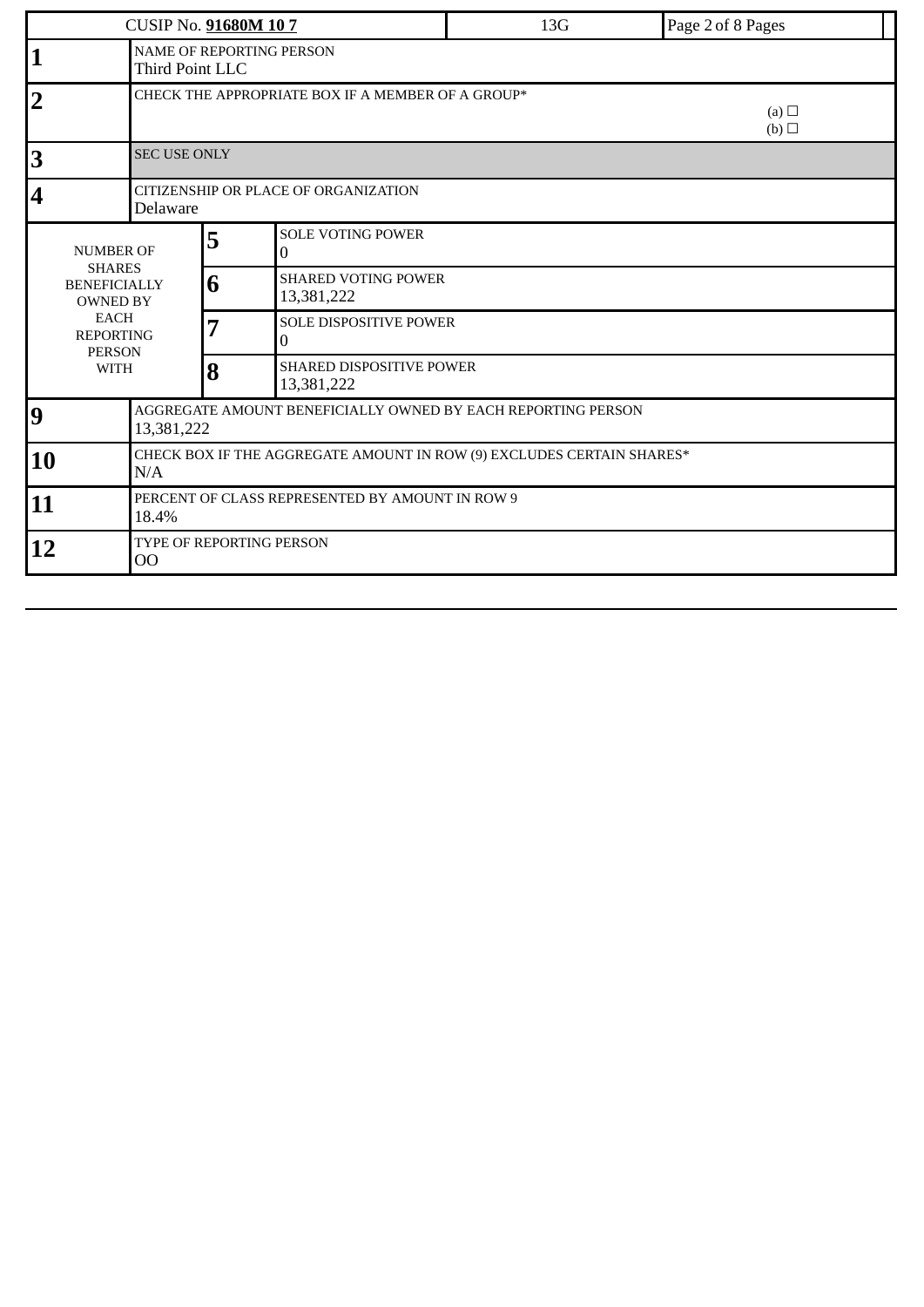| <b>CUSIP No. 91680M 107</b>                                                                                                                    |                                                                            |   |                                                   | 13G               | Page 3 of 8 Pages |  |  |  |
|------------------------------------------------------------------------------------------------------------------------------------------------|----------------------------------------------------------------------------|---|---------------------------------------------------|-------------------|-------------------|--|--|--|
| 1                                                                                                                                              | NAME OF REPORTING PERSON<br>Daniel S. Loeb                                 |   |                                                   |                   |                   |  |  |  |
| $\overline{2}$                                                                                                                                 |                                                                            |   | CHECK THE APPROPRIATE BOX IF A MEMBER OF A GROUP* | (a) $\Box$<br>(b) |                   |  |  |  |
| 3                                                                                                                                              | <b>SEC USE ONLY</b>                                                        |   |                                                   |                   |                   |  |  |  |
| $\overline{\mathbf{4}}$                                                                                                                        | CITIZENSHIP OR PLACE OF ORGANIZATION<br><b>United States</b>               |   |                                                   |                   |                   |  |  |  |
| <b>NUMBER OF</b><br><b>SHARES</b><br><b>BENEFICIALLY</b><br><b>OWNED BY</b><br><b>EACH</b><br><b>REPORTING</b><br><b>PERSON</b><br><b>WITH</b> |                                                                            | 5 | <b>SOLE VOTING POWER</b><br>0                     |                   |                   |  |  |  |
|                                                                                                                                                |                                                                            | 6 | <b>SHARED VOTING POWER</b><br>13,381,222          |                   |                   |  |  |  |
|                                                                                                                                                |                                                                            | 7 | SOLE DISPOSITIVE POWER<br>0                       |                   |                   |  |  |  |
|                                                                                                                                                |                                                                            | 8 | <b>SHARED DISPOSITIVE POWER</b><br>13,381,222     |                   |                   |  |  |  |
| 9                                                                                                                                              | AGGREGATE AMOUNT BENEFICIALLY OWNED BY EACH REPORTING PERSON<br>13,381,222 |   |                                                   |                   |                   |  |  |  |
| CHECK BOX IF THE AGGREGATE AMOUNT IN ROW (9) EXCLUDES CERTAIN SHARES*<br>10<br>N/A                                                             |                                                                            |   |                                                   |                   |                   |  |  |  |
| 11                                                                                                                                             | 18.4%                                                                      |   | PERCENT OF CLASS REPRESENTED BY AMOUNT IN ROW 9   |                   |                   |  |  |  |
| 12                                                                                                                                             |                                                                            |   |                                                   |                   |                   |  |  |  |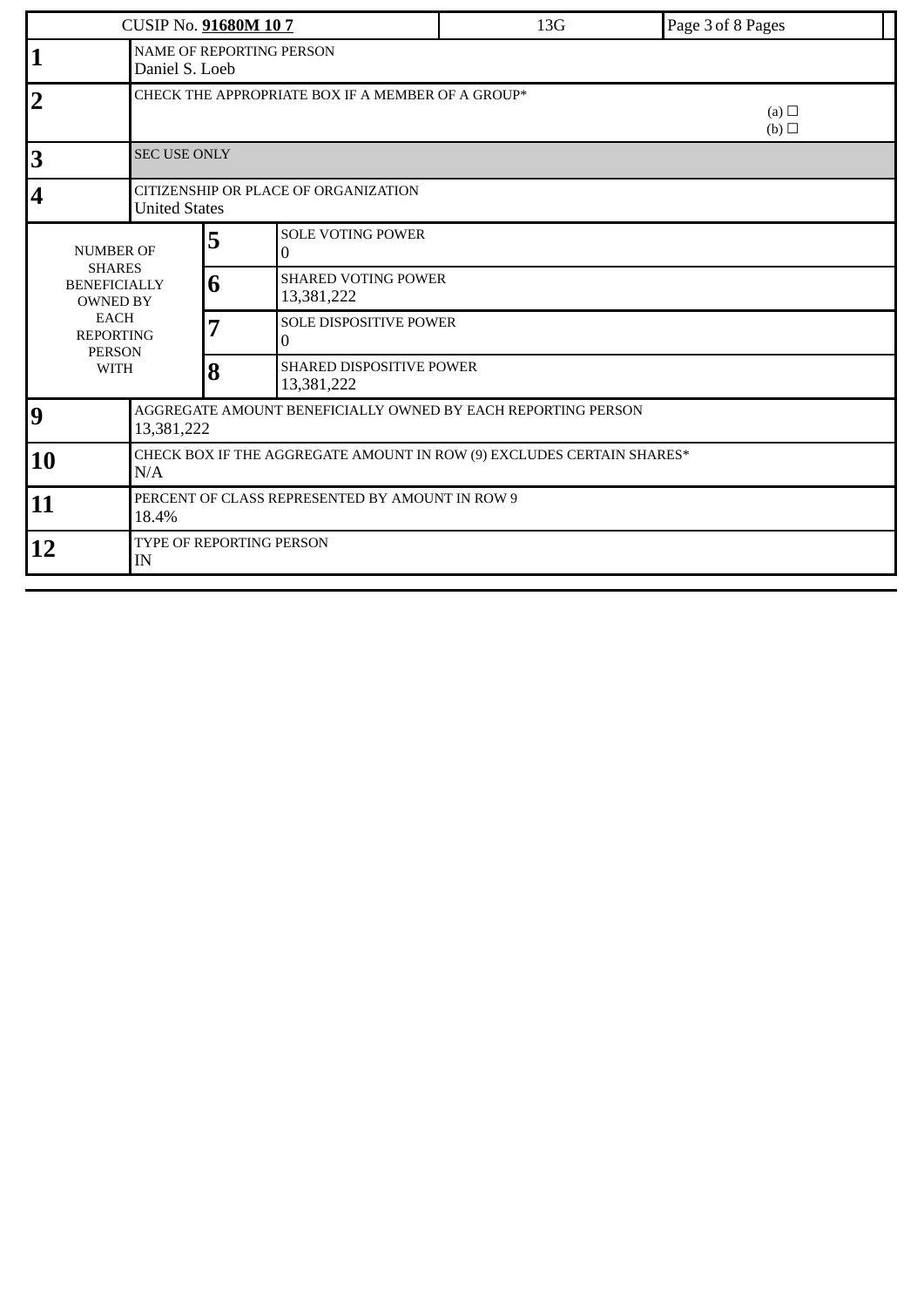# Item 1(a): Name of Issuer:

Upstart Holdings, Inc. (the "Issuer").

# Item 1(b): Address of Issuer's Principal Executive Offices:

The Issuer's principal executive offices are located at 2950 S. Delaware Street., Suite 300, San Mateo, CA 94403.

# Item 2(a): Name of Person Filing:

- (i) Third Point LLC, a Delaware limited liability company (the "Management Company"), which serves as investment manager or adviser to a variety of hedge funds and managed accounts (all such funds and accounts, collectively, the "Funds"), with respect to shares of Common Stock (as defined in Item 2(d)) directly owned by the Funds; and
- (ii) Mr. Daniel S. Loeb ("Mr. Loeb"), who is the Chief Executive Officer of the Management Company and controls its business activities, with respect to shares of Common Stock indirectly beneficially owned by Mr. Loeb by virtue of such position.

The Management Company and Mr. Loeb are hereinafter sometimes collectively referred to as the "Reporting Persons." Any disclosures herein with respect to persons other than the Reporting Persons are made on information and belief after making inquiry to the appropriate party.

# Item 2(b): Address of Principal Business Office or, if None, Residence:

The address of the principal business office of the Management Company and Mr. Loeb is 55 Hudson Yards, New York, New York 10001.

# Item 2(c): Citizenship:

The Management Company is organized as a limited liability company under the laws of the State of Delaware. Mr. Loeb is a United States citizen.

#### Item 2(d): Title of Class of Securities:

Common Stock, \$0.0001 par value ("Common Stock").

# Item 2(e): CUSIP Number:

91680M 10 7.

Item 3: If this statement is filed pursuant to Rules 13d-1(b) or 13d-2(b) or (c), check whether the person filing is a:

- A. [ ] Broker or dealer registered under Section 15 of the Act,
- B. [ ] Bank as defined in Section 3(a)(6) of the Act,
- C.  $\Box$  Insurance Company as defined in Section 3(a)(19) of the Act,
- D. [ ] Investment Company registered under Section 8 of the Investment Company Act of 1940,
- E. [ ] Investment Adviser in accordance with Rule 13d-1(b)(1)(ii)(E),
- F. [ ] Employee Benefit Plan or Endowment Fund in accordance with 13d-1 (b)(1)(ii)(F),
- G. [ ] Parent Holding Company or control person in accordance with Rule 13d-1(b)(1)(ii)(G),
- H. [ ] Savings Association as defined in Section 3(b) of the Federal Deposit Insurance Act,
- I.  $\lceil \cdot \rceil$  Church Plan that is excluded from the definition of an investment company under Section 3(c)(14) of the Investment Company Act of 1940,
- J.  $\lceil \cdot \rceil$  Group, in accordance with Rule 13d-1(b)(1)(ii)(J).

# Item 4: Ownership:

- A. Third Point LLC
	- (a) Amount beneficially owned: 13,381,222 shares of Common Stock.

(b) Percent of class: 18.4%. The percentages used herein and in the rest of this Schedule 13G are calculated based upon the 72,460,881 shares of Common Stock issued and outstanding following the initial public offering of the Common Stock, as reported in the Issuer's prospectus dated December 15, 2020, filed with the U.S. Securities and Exchange Commission on December 16, 2020. Except as described in the preceding sentence, all amounts reported in this Schedule 13G are as of the opening of the market on February 12, 2021.

(c) Number of shares as to which such person has:

- (i) Sole power to vote or direct the vote: -0-
- (ii) Shared power to vote or direct the vote: 13,381,222
- (iii) Sole power to dispose or direct the disposition: -0-
- (iv) Shared power to dispose or direct the disposition: 13,381,222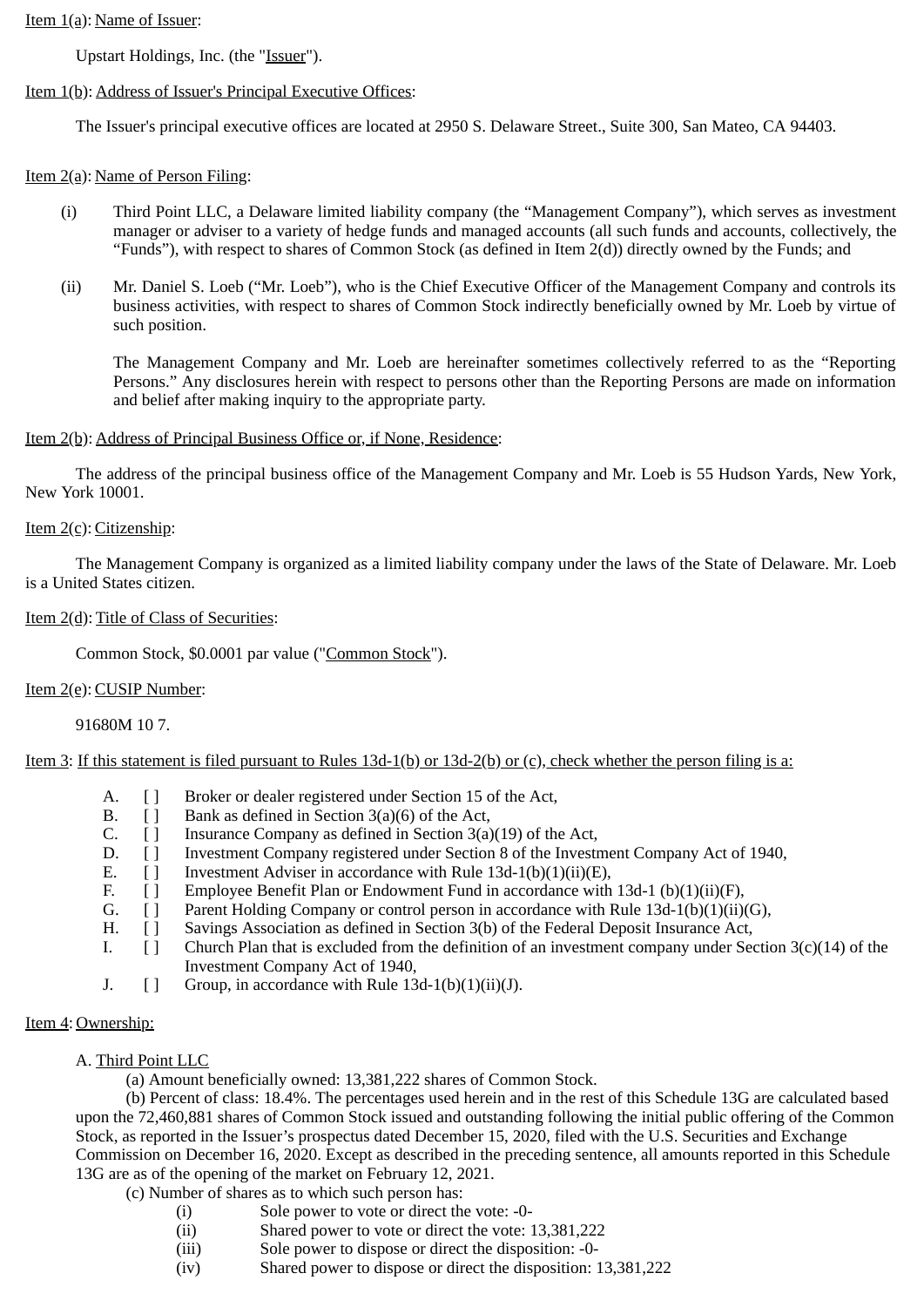B. Daniel S. Loeb

(a) Amount beneficially owned: 13,381,222 shares of Common Stock.

(b) Percent of class: 18.4%. The percentages used herein and in the rest of this Schedule 13G are calculated based upon the 72,460,881 shares of Common Stock issued and outstanding following the initial public offering of the Common Stock, as reported in the Issuer's prospectus dated December 15, 2020, filed with the U.S. Securities and Exchange Commission on December 16, 2020. Except as described in the preceding sentence, all amounts reported in this Schedule 13G are as of the opening of the market on February 12, 2021.

(c) Number of shares as to which such person has:

- (i) Sole power to vote or direct the vote: -0-
- (ii) Shared power to vote or direct the vote: 13,381,222
- (iii) Sole power to dispose or direct the disposition: -0-
- (iv) Shared power to dispose or direct the disposition: 13,381,222

# Item 5: Ownership of Five Percent or Less of a Class:

If this statement is being filed to report the fact that as of the date hereof the reporting person has ceased to be the beneficial owner of more than 5 percent of the class of securities, check the following:  $\Box$ 

# Item 6: Ownership of More than Five Percent on Behalf of Another Person:

Other than as set forth herein, no other person has the right to receive or the power to direct the receipt of dividends from, or proceeds from the sale of, the securities reported herein.

Item 7: Identification and Classification of the Subsidiary Which Acquired the Security Being Reported on by the Parent Holding Company:

Not applicable.

# Item 8: Identification and Classification of Members of the Group:

Not applicable.

# Item 9: Notice of Dissolution of Group:

Not applicable.

# Item 10:Certification:

By signing below I certify that, to the best of my knowledge and belief, the securities referred to above were not acquired and are not held for the purpose of or with the effect of changing or influencing the control of the issuer of the securities and were not acquired and are not held in connection with or as a participant in any transaction having that purpose or effect.

[Signatures on following page]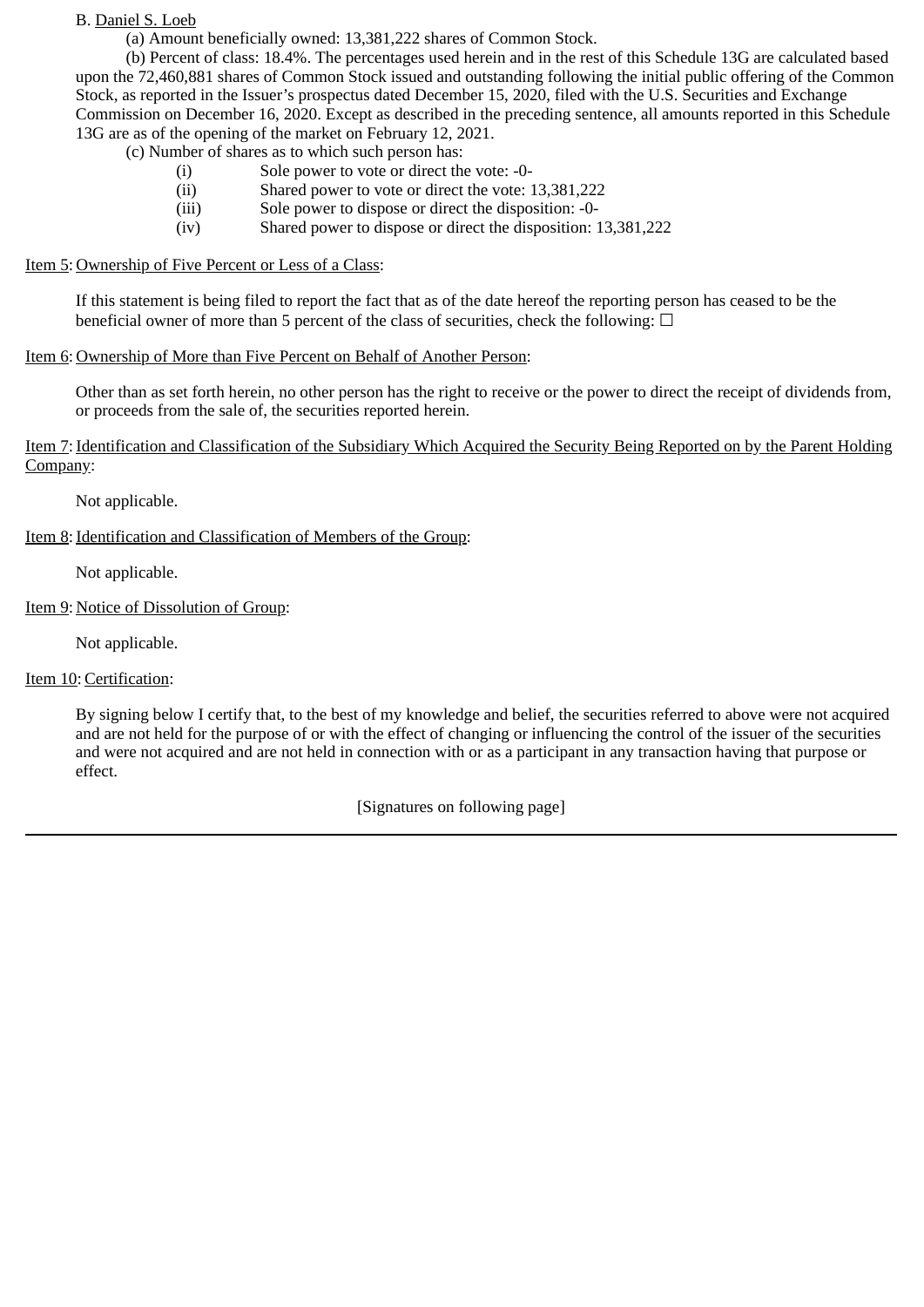#### **SIGNATURE**

After reasonable inquiry and to the best of my knowledge and belief, I certify that the information set forth in this statement is true, complete and correct.

Dated: February 12, 2021

THIRD POINT LLC

By: Daniel S. Loeb, Chief Executive Officer

By: /s/ William Song Name: William Song Title: Attorney-in-Fact

DANIEL S. LOEB

By: /s/ William Song Name: William Song Title: Attorney-in-Fact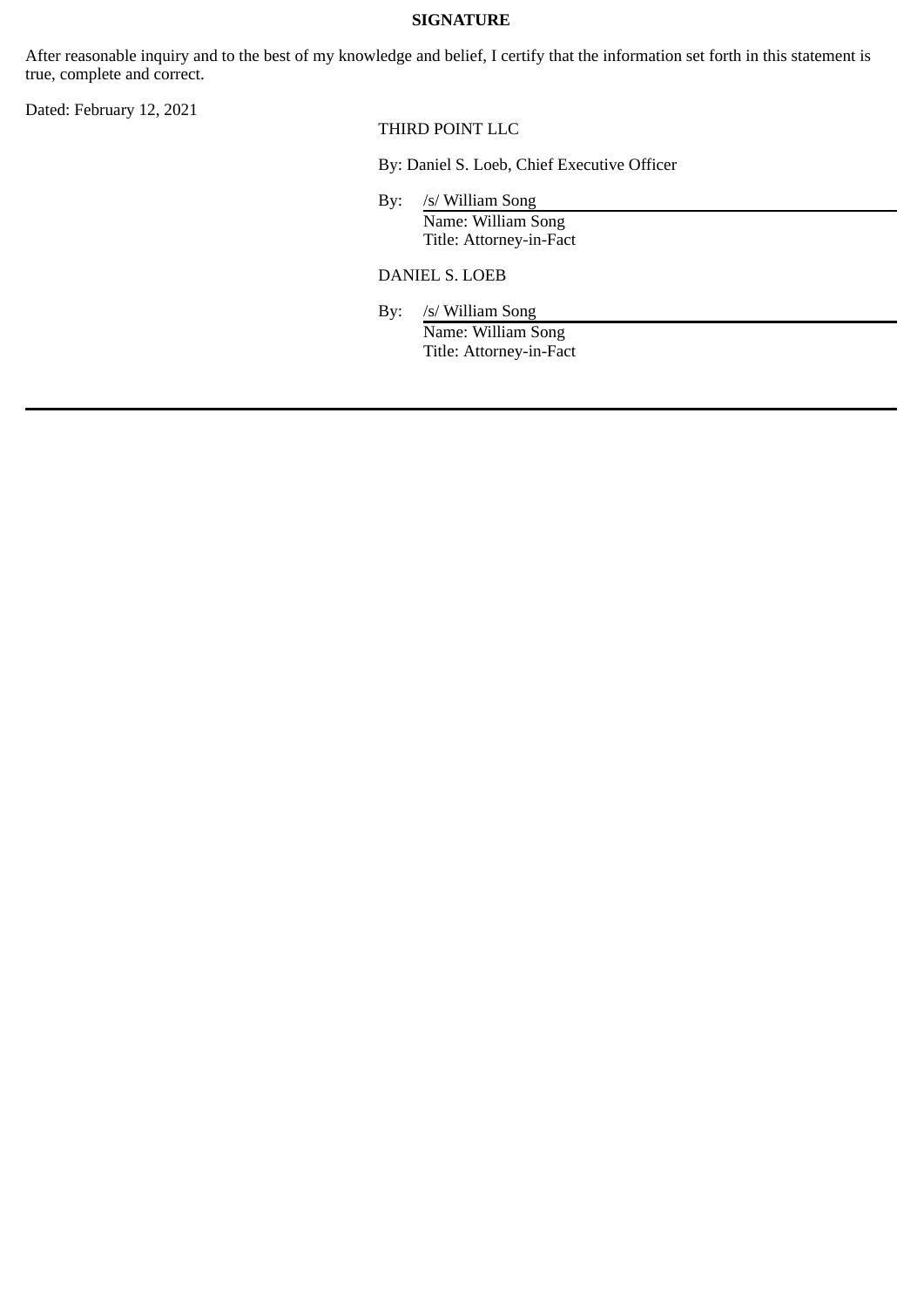#### **EXHIBIT INDEX**

**Exhibit 99.1:** Joint Filing Agreement, dated February 12, 2021, by and between Third Point LLC and Daniel S. Loeb.<br>**Exhibit 99.2:** Power of Attorney granted by Daniel S. Loeb in favor of James P. Gallagher, William Song a Power of Attorney granted by Daniel S. Loeb in favor of James P. Gallagher, William Song and Joshua L. Targoff, dated February 9, 2011, was previously filed with the SEC on February 11, 2011 as Exhibit 99.2 to Schedule 13G filed by Third Point LLC and Daniel S. Loeb with respect to Citadel Broadcasting Corporation and is incorporated herein by reference.